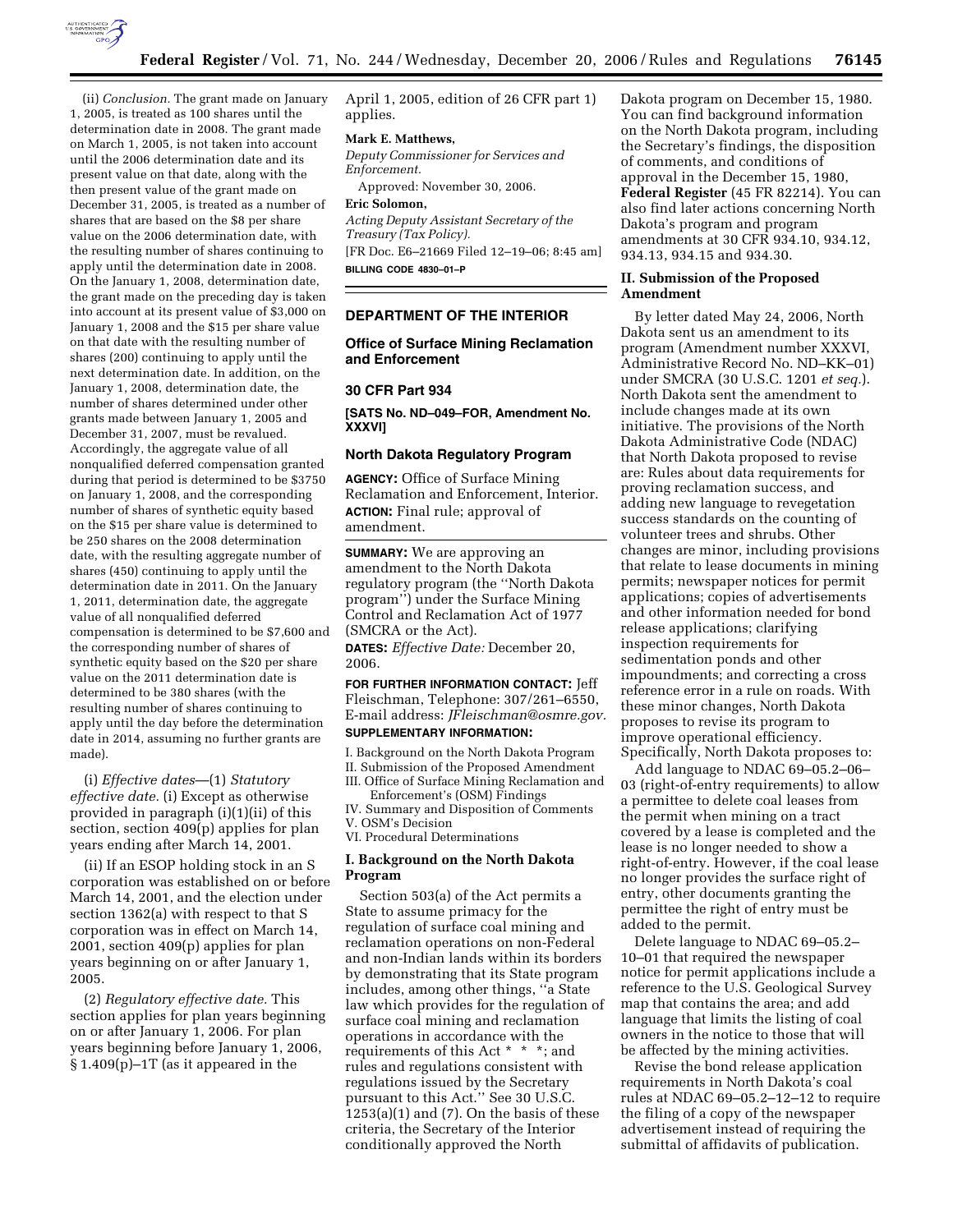Revise sedimentation pond inspection requirements in North Dakota's coal rules at NDAC 69–05.2–16–09 to make a better distinction between inspections that must be conducted while a pond is being constructed versus annual inspection reports that must be prepared by a registered professional engineer.

Revise revegetation success standards at NDAC 69–05.2–22–07 to allow data collected from native grassland, tame pastureland and cropland in any two years after year six of the ten-year revegetation liability period to be used for final bond release purposes. In addition, only one year of vegetation data would be needed to prove reclamation success on reclaimed woodlands, shelterbelts, and fish and wildlife habitat. New language was also proposed for woodland and shelterbelt standards that addresses the replanting of trees and shrubs during the liability period and to allow certain volunteer trees and shrubs to count towards meeting the revegetation standards. Finally, the North Dakota alternative to meeting the revegetation success standards for the last two consecutive growing seasons of the responsibility period was abolished.

Revise the coal rules to correct a reference to the road performance standards at NDAC 69–05.2–24–01.

We announced receipt of the proposed amendment in the July 31, 2006, **Federal Register** (71 FR 43085). In the same document, we opened the public comment period and provided an opportunity for a public hearing or meeting on the amendment's adequacy (Administrative Record No. ND–KK– 04).

We did not receive any comments. We did not hold a public hearing or meeting because no one requested one. The public comment period ended on August 30, 2006.

#### **III. OSM's Findings**

Following are the findings we made concerning the amendment under SMCRA and the Federal regulations at 30 CFR 732.15 and 732.17. We are approving the amendment, as described below.

# *A. Minor Revisions to North Dakota's Rules*

North Dakota proposed minor changes to the following previously-approved rules:

NDAC 69–05.2–24–01, Performance Standards—Roads—General requirements.

NDAC 69–05.2–10–01(3) and (4), Permit applications—public notices of filing.

Because these changes are minor, we find that they will not make North Dakota's coal rules less effective than the corresponding Federal regulations.

# *B. Revisions to North Dakota's Rules Containing Language That Is the Same as or Similar to Corresponding Provisions of the Federal Regulations*

North Dakota proposed revisions to the following rule containing language that is the same as or similar to the corresponding sections of the Federal regulations.

NDAC 69–05.2–22–07 (30 CFR 817.116), Revegetation—Standards for Success.

Because this proposed rule contains language that is the same as or similar to the corresponding Federal regulations, we find it is no less effective than the corresponding Federal regulations.

*C. Revisions to North Dakota's Rules That Are Not the Same as the Corresponding Provisions of the Federal Regulations* 

1. NDAC 69–05.2–16–09.(19). Performance Standards—Hydrologic Balance—Sedimentation Ponds— Inspections

The proposed changes to North Dakota's rules on impoundment inspections are being made to clarify the inspection requirements that apply when ponds are being constructed, the requirements for certification by a registered professional engineer following construction, and the requirements for inspections by a registered professional engineer.

Because North Dakota's proposed rule is nearly identical and substantively similar to the corresponding Federal regulations at 30 CFR 816.49(a)(11)(ii) we find that it is no less effective than the corresponding Federal regulation.

2. NDAC 69–05.2–12–12. Release of Performance Bond—Bond Release Application

North Dakota proposed two changes to this rule involving bond release. The first involves the requirement to submit ''proof of publication'' of the announcement of the application for bond release.

Instead, North Dakota proposes that permittees will be required to submit a ''copy of the newspaper advertisement that was published.'' This change is no less effective than the Federal rule at 30 CFR 800.40(a)(2) which requires submission of a copy of the newspaper advertisement within 30 days after an application for bond release has been filed with the regulatory authority.

The second change to this rule is a simple cross-reference to another North Dakota provision that enumerates the additional information that permittees must include in their application when a premine water delivery system will not be replaced. This provision is not found in the Federal rules but is consistent with them.

# *D. Revisions to North Dakota's Rules With No Corresponding Federal Regulations*

NDAC 69–05.2–06–03. Permit Applications—Right of Entry and Operation Information

This addition to North Dakota's rules does not have a Federal counterpart. It simply requires the permit applicant to submit certified copies of documents showing the right-to-mine or to otherwise disturb the surface of lands within the proposed permit area. It is more stringent than the Federal rules since the Federal rules have no such requirement.

# **IV. Summary and Disposition of Comments**

# *Public Comments*

We asked for public comments on the amendment (Administrative Record No. ND–KK–03), but did not receive any.

# *Federal Agency Comments*

Under 30 CFR 732.17(h)(11)(i) and section 503(b) of SMCRA, we requested comments on the amendment from various Federal agencies with an actual or potential interest in the North Dakota program (Administrative Record No. ND–KK–03). We did not receive any.

# *Environmental Protection Agency (EPA) Concurrence and Comments*

Under 30 CFR 732.17(h)(11)(i) and (ii), we are required to get concurrence from EPA for those provisions of the program amendment that relate to air or water quality standards issued under the authority of the Federal Water Pollution Control Act (Clean Water Act) (33 U.S.C. 1251 *et seq.*) or the Clean Air Act (42 U.S.C. 7401 *et seq.*).

We note that none of the proposed changes relate to air or water quality standards. Nevertheless, under 30 CFR 732.17(h)(11)(i), OSM requested comments on the amendment from EPA (Administrative Record No. ND–KK– 03). EPA did not respond to our request.

# *State Historic Preservation Officer (SHPO) and the Advisory Council on Historic Preservation (ACHP)*

Under 30 CFR 732.17(h)(4), we are required to request comments from the SHPO and ACHP on amendments that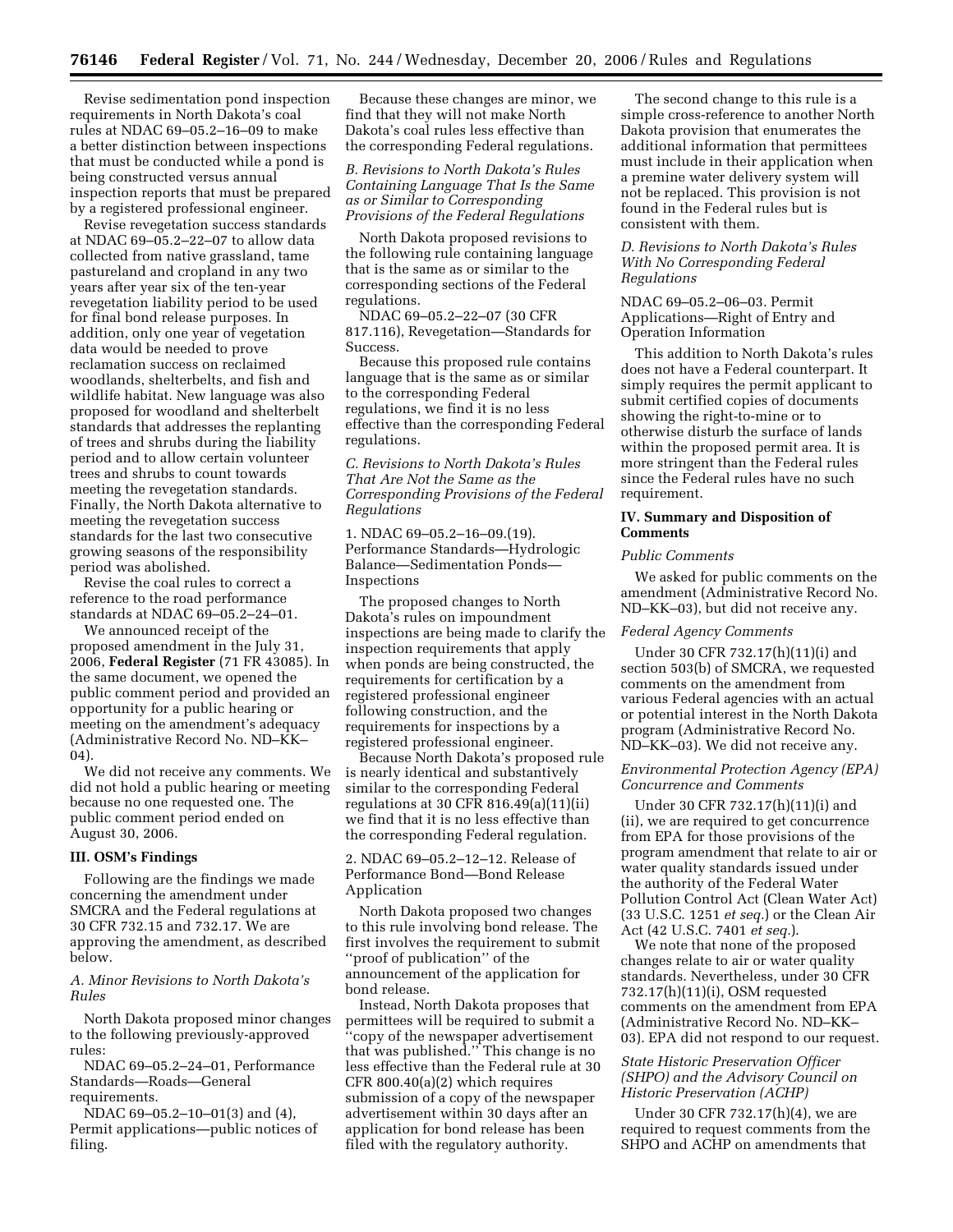may have an effect on historic properties. On June 1, 2006, we requested comments on North Dakota's amendment (Administrative Record No. ND–KK–03), but neither responded to our request.

#### **V. OSM's Decision**

Based on the above findings we approve North Dakota's May 24, 2006, amendment.

We approve the rules as proposed by North Dakota with the provision that they be fully promulgated in identical form to the rules submitted to and reviewed by OSM and the public.

To implement this decision, we are amending the Federal regulations at 30 CFR part 934, which codify decisions concerning the North Dakota program. We find that good cause exists under 5 U.S.C. 553(d)(3) to make this final rule effective immediately. Section 503(a) of SMCRA requires that the State's program demonstrates that the State has the capability of carrying out the provisions of the Act and meeting its purposes. Making this regulation effective immediately will expedite that process. SMCRA requires consistency of State and Federal standards.

### **VI. Procedural Determinations**

#### *Executive Order 12630—Takings*

This rule does not have takings implications. This determination is based on the analysis performed for the counterpart Federal regulation.

## *Executive Order 12866—Regulatory Planning and Review*

This rule is exempted from review by the Office of Management and Budget (OMB) under Executive Order 12866 (Regulatory Planning and Review).

### *Executive Order 12988—Civil Justice Reform*

The Department of the Interior has conducted the reviews required by section 3 of Executive Order 12988 and has determined that this rule meets the applicable standards of subsections (a) and (b) of that section. However, these standards are not applicable to the actual language of State regulatory programs and program amendments because each program is drafted and promulgated by a specific State, not by OSM. Under sections 503 and 505 of SMCRA (30 U.S.C. 1253 and 1255) and the Federal regulations at 30 CFR 730.11, 732.15, and 732.17(h)(10), decisions on proposed State regulatory programs and program amendments submitted by the States must be based solely on a determination of whether the submittal is consistent with SMCRA and its implementing Federal regulations

and whether the other requirements of 30 CFR parts 730, 731, and 732 have been met.

#### *Executive Order 13132—Federalism*

This rule does not have Federalism implications. SMCRA delineates the roles of the Federal and State governments with regard to the regulation of surface coal mining and reclamation operations. One of the purposes of SMCRA is to ''establish a nationwide program to protect society and the environment from the adverse effects of surface coal mining operations.'' Section 503(a)(1) of SMCRA requires that State laws regulating surface coal mining and reclamation operations be ''in accordance with'' the requirements of SMCRA, and section 503(a)(7) requires that State programs contain rules and regulations ''consistent with'' regulations issued by the Secretary pursuant to SMCRA.

# *Executive Order 13175—Consultation and Coordination With Indian Tribal Governments*

In accordance with Executive Order 13175, we have evaluated the potential effects of this rule on federally recognized Indian Tribes and have determined that the rule does not have substantial direct effects on one or more Indian Tribes, on the relationship between the Federal Government and Indian Tribes, or on the distribution of power and responsibilities between the Federal Government and Indian Tribes. The rule does not involve or affect Indian Tribes in any way.

# *Executive Order 13211—Regulations That Significantly Affect The Supply, Distribution, or Use of Energy*

On May 18, 2001, the President issued Executive Order 13211 which requires agencies to prepare a Statement of Energy Effects for a rule that is (1) considered significant under Executive Order 12866, and (2) likely to have a significant adverse effect on the supply, distribution, or use of energy. Because this rule is exempt from review under Executive Order 12866 and is not expected to have a significant adverse effect on the supply, distribution, or use of energy, a Statement of Energy Effects is not required.

### *National Environmental Policy Act*

This rule does not require an environmental impact statement because section 702(d) of SMCRA (30 CFR U.S.C. 1292(d)) provides that agency decisions on proposed State regulatory program provisions do not constitute major Federal actions within the meaning of section 102(2)(C) of the National Environmental Policy Act (42 U.S.C. 4332(2)(C) *et seq.*).

# *Paperwork Reduction Act*

This rule does not contain information collection requirements that require approval by OMB under the Paperwork Reduction Act (44 U.S.C. 3501 *et seq.*).

### *Regulatory Flexibility Act*

The Department of the Interior certifies that this rule will not have a significant economic impact on a substantial number of small entities under the Regulatory Flexibility Act (5 U.S.C. 601 *et seq.*). The State submittal, which is the subject of this rule, is based upon counterpart Federal regulations for which an economic analysis was prepared and certification made that such regulations would not have a significant economic effect upon a substantial number of small entities. In making the determination as to whether this rule would have a significant economic impact, the Department relied upon the data and assumptions for the counterpart Federal regulations.

### *Small Business Regulatory Enforcement Fairness Act*

This rule is not a major rule under 5 U.S.C. 804(2), of the Small Business Regulatory Enforcement Fairness Act. This rule:

a. Does not have an annual effect on the economy of \$100 million.

b. Will not cause a major increase in costs or prices for consumers, individual industries, Federal, State, or local government agencies, or geographic regions.

c. Does not have significant adverse effects on competition, employment, investment, productivity, innovation, or the ability of U.S.-based enterprises to compete with foreign-based enterprises.

This determination is based upon the fact that the State submittal which is the subject of this rule is based upon counterpart Federal regulations for which an analysis was prepared and a determination made that the Federal regulation was not considered a major rule.

#### *Unfunded Mandates*

This rule will not impose an unfunded mandate on State, local, or tribal governments or the private sector of \$100 million or more in any given year. This determination is based upon the fact that the State submittal, which is the subject of this rule, is based upon counterpart Federal regulations for which an analysis was prepared and a determination made that the Federal